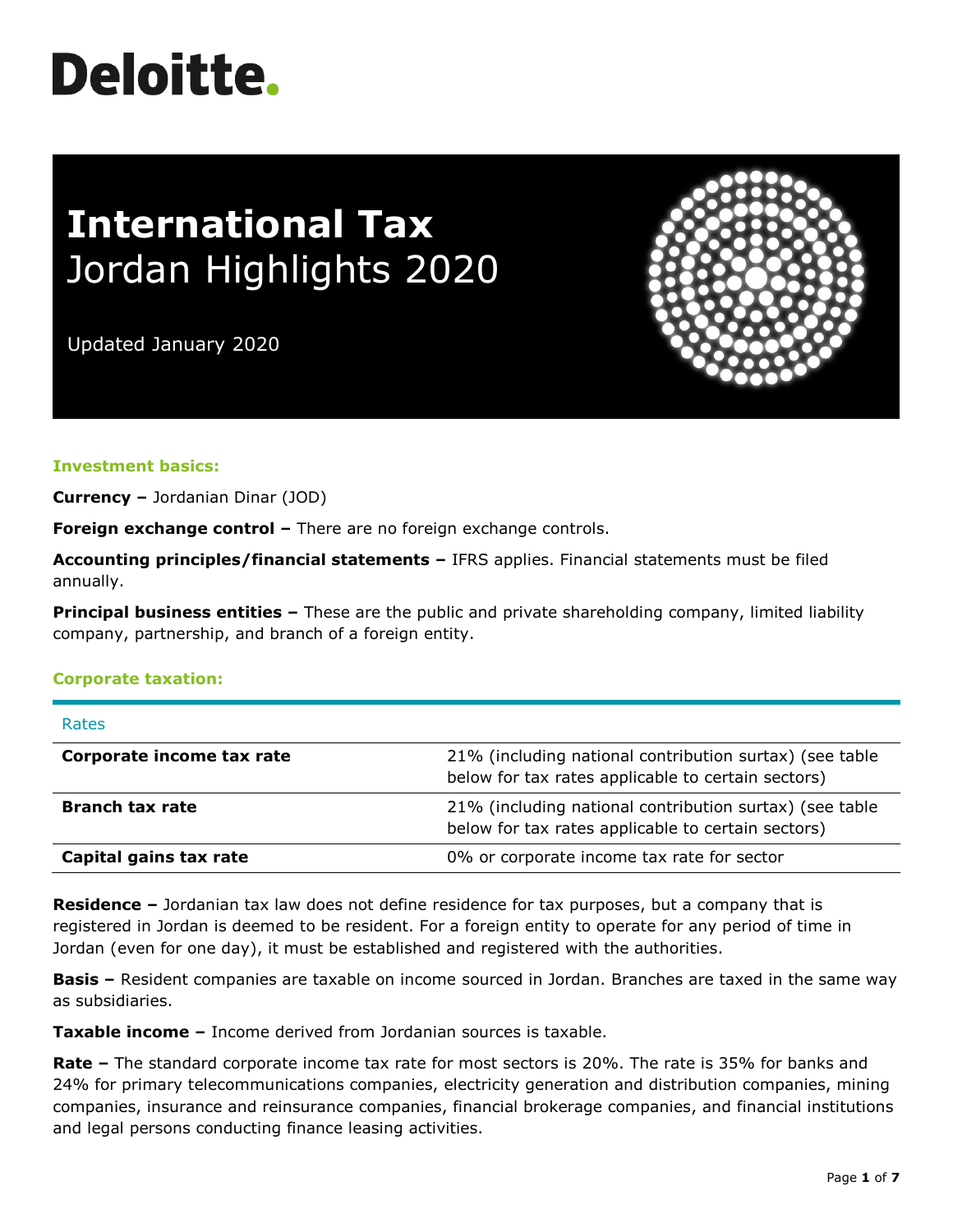Reduced corporate income tax rates apply for the industrial sector for the period 2019-2023. The rate is 14% for pharmaceutical and clothing manufacturing companies and 16% for all other industrial companies. The reduced rates will increase annually until reaching 20% (the standard rate) in 2024.

The following table summarizes the 2020 corporate income tax and national contribution tax rates for the various sectors:

| <b>Sector</b>                                                                                                        | 2020 Corporate<br>income tax rate | <b>2020 National</b><br>contribution tax<br>rate | 2020<br><b>Total tax rate</b> |
|----------------------------------------------------------------------------------------------------------------------|-----------------------------------|--------------------------------------------------|-------------------------------|
| <b>Banks</b>                                                                                                         | 35%                               | 3%                                               | 38%                           |
| Electricity distribution and<br>generation companies                                                                 | 24%                               | 3%                                               | 27%                           |
| Basic material mining companies                                                                                      | 24%                               | 7%                                               | 31%                           |
| Financial brokerage companies,<br>financial companies, and legal<br>persons engaged in finance leasing<br>activities | 24%                               | 4%                                               | 28%                           |
| Telecommunications, insurance and<br>reinsurance companies                                                           | 24%                               | 2%                                               | 26%                           |
| Drug and clothes manufacturing<br>companies                                                                          | 14%                               | $1\%$                                            | 11%                           |
| Other industrial companies                                                                                           | 16%                               | $1\%$                                            | 16%                           |
| Other sectors (standard rate)                                                                                        | 20%                               | $1\%$                                            | 21%                           |

**Surtax –** In addition to the corporate income tax, as from 1 January 2019, companies are subject to a new "national contribution tax" ranging from 1% to 7%, which is collected by the tax authorities and will be used to repay Jordan's public debt.

**Alternative minimum tax –** There is no alternative minimum tax.

**Taxation of dividends –** Dividends and shares distributed by Jordanian resident entities to other entities are exempt from income tax. However, dividends received by banks, primary telecommunication companies, basic material mining companies, insurance companies, reinsurance companies, brokerage companies, financial companies, and legal persons engaged in finance leasing activities are taxable at the corporate income tax rate for the sector.

**Capital gains –** Capital gains derived from Jordanian sources are exempt from income tax except for those realized (i) on depreciable assets; (ii) from the sale of shares in a legal entity; and (iii) from the sale of shares in information technology institutions and companies that are realized after 15 years from the date of their establishment or 1 January 2019, whichever is earlier.

**Losses –** Losses approved by the tax authorities may be carried forward for up to five years. The carryback of losses is not permitted.

**Foreign tax relief** – There is no foreign tax relief.

**Participation exemption -** There is no participation exemption.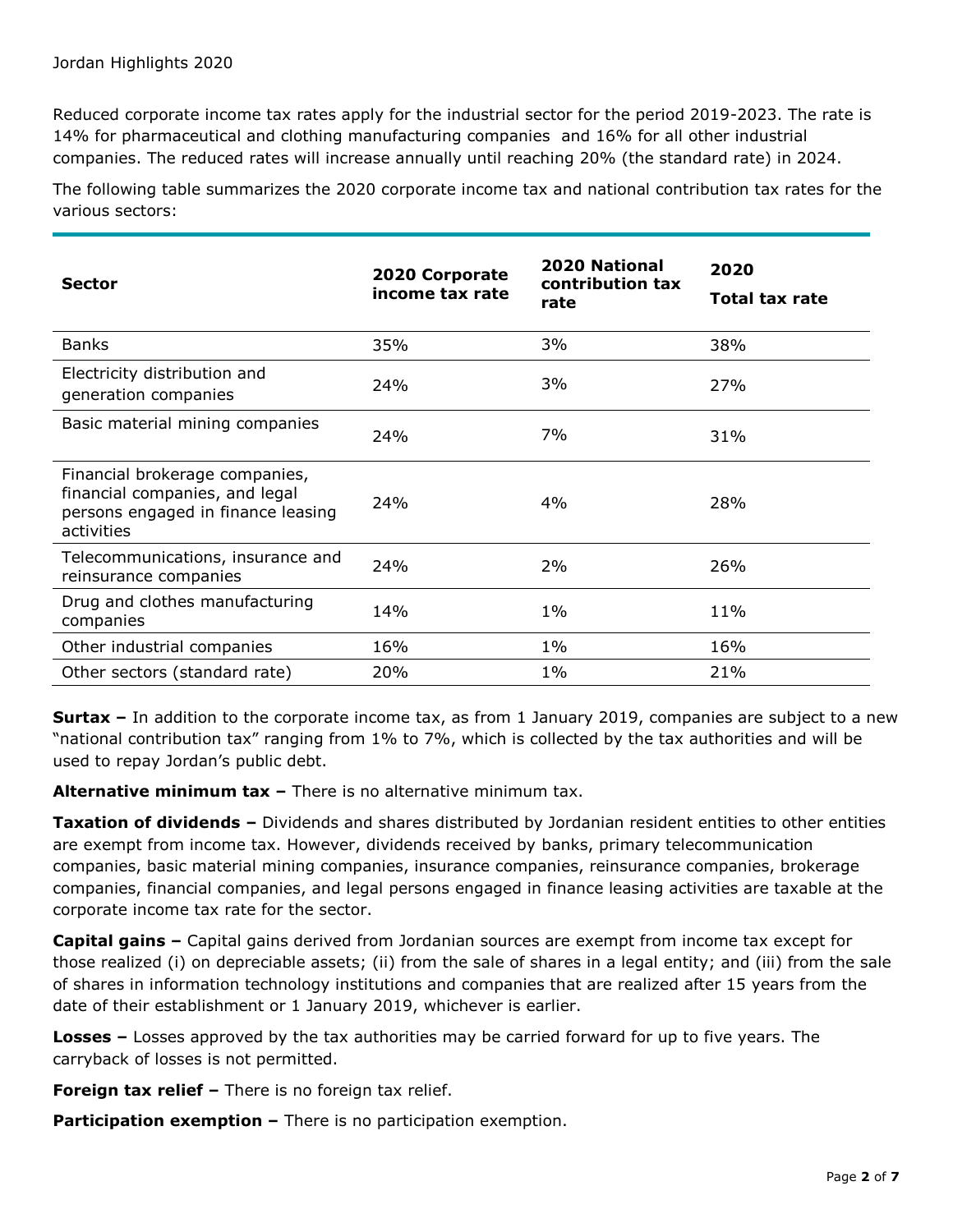**Holding company regime –** There is no holding company regime.

**Incentives –** Tax incentives are available, including for certain companies registered in development or free zones and companies registered in the Aqaba Special Economic Zone.

## **Compliance for corporations:**

**Tax year –** Companies may use a calendar year or a fiscal year.

**Consolidated returns –** Consolidated returns are not permitted; each company must file its own return.

**Filing requirements –** Companies must file a tax return within four months of the end of the accounting period, and tax is payable with the return. In certain cases, tax may be paid in installments.

**Penalties –** Late payment fees are imposed at 0.4% for each week of delay. A penalty of JOD 1,000 applies for late filing by public and private shareholding companies; the penalty is JOD 300 for other types of companies.

**Rulings –** There are no tax ruling procedures in Jordan.

#### **Individual taxation:**

**Datoc** 

| nalco                            |                            |            |
|----------------------------------|----------------------------|------------|
| Individual income tax rate       | <b>Taxable income</b>      | Rate       |
|                                  | Up to JOD 5,000            | 5%         |
|                                  | JOD 5,001 - JOD 10,000     | 10%        |
|                                  | JOD 10,001 - JOD 15,000    | 15%        |
|                                  | JOD 15,001 - JOD 20,000    | <b>20%</b> |
|                                  | JOD 20,001 - JOD 1,000,000 | 25%        |
|                                  | Over JOD 1,000,000         | 30%        |
| <b>National Contribution Tax</b> | Over JOD 200,000           | $1\%$      |

**Residence –** An individual present in Jordan for 183 days or more in a calendar year is treated as a resident for tax purposes.

**Basis –** Resident and nonresident individuals are taxed only on income sourced in Jordan.

**Taxable income –** Most income of individuals is subject to tax.

**Rates –** The rates of tax on the annual taxable income of individuals are progressive and range from 5% to 30%. An additional 1% national contribution tax applies for individuals on income exceeding JOD 200,000.

**Capital gains –** Jordan does not tax capital gains except for those realized (i) on depreciable assets; (ii) from the sale of shares in a legal entity; and (iii) from the sale of shares in information technology institutions and companies that are realized after 15 years from the date of their establishment or 1 January 2019, whichever is earlier.

**Deductions and allowances –** Personal and family exemptions are JOD 9,000 and JOD 18,000 per year for 2020 and later years, respectively.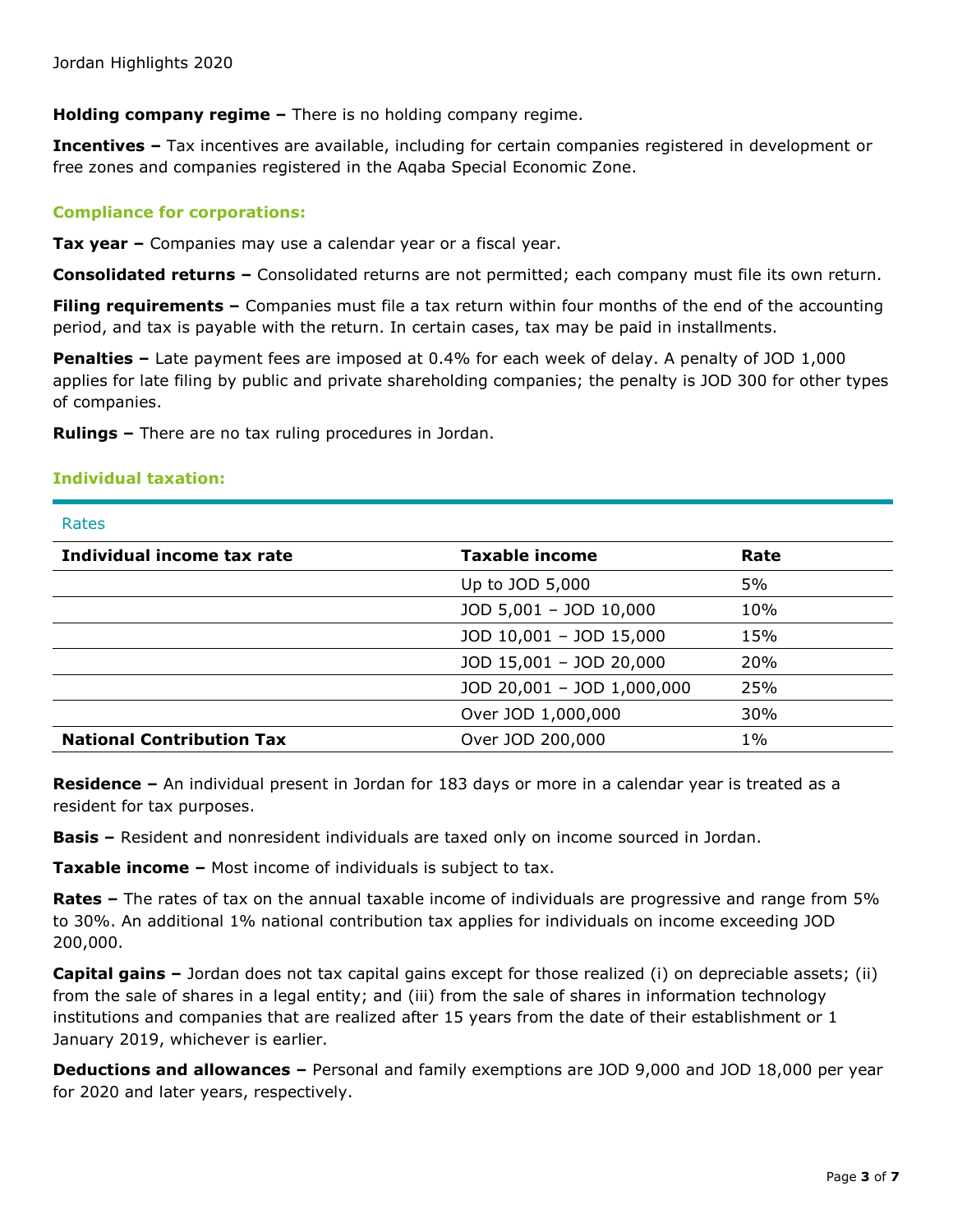An individual is entitled to an additional exemption of JOD 1,000, and additional exemptions of JOD 1,000 for a spouse and JOD 1,000 for each child (up to a maximum of three children) to cover medical, education, rent and housing loans interest and murabaha profits.

Invoices and documents under the name of each beneficiary should be maintained to support the additional exemptions.

Nonresident Jordanians can benefit from the family exemptions if the nonresident is responsible for the family members' support.

Individuals with special needs are granted an additional exemption of JOD 2,000 per year.

**Foreign tax relief** - There is no foreign tax relief.

# **Compliance for individuals:**

**Tax year –** Calendar year

**Filing status –** Joint assessment of spouses may be requested.

**Filing and payment –** Individual tax returns are due by 30 April following the end of the tax year, and any tax due is payable with the return.

**Penalties –** Late payment fees are imposed at 0.4% for each week of delay. A penalty of JOD 100 applies for late filing.

**Rulings** – There are no tax ruling procedures in Jordan.

## **Withholding tax:**

#### Rates

| <b>Type of payment</b>             | <b>Residents</b>                |                               | <b>Nonresidents</b> |            |
|------------------------------------|---------------------------------|-------------------------------|---------------------|------------|
|                                    | Company                         | Individual                    | Company             | Individual |
| <b>Dividends</b>                   | 0%/Corporate<br>income tax rate | $0\%$                         | $0\%$               | $0\%$      |
| <b>Interest</b>                    | Corporate<br>income tax rate    | Individual<br>income tax rate | 10%                 | 10%        |
| <b>Royalties</b>                   | Corporate<br>income tax rate    | Individual<br>income tax rate | 10%                 | 10%        |
| <b>Fees for technical services</b> | Corporate<br>income tax rate    | Individual<br>income tax rate | 10%                 | 10%        |

**Dividends –** There generally is no withholding tax on dividends paid to nonresidents, although the situation for certain persons currently is unclear. Dividends paid to residents are not subject to withholding tax, except for dividends paid to banks, primary telecommunication, basic material mining, insurance, reinsurance, brokerage or financial companies, or legal persons engaged in financial leasing activities. These dividend payments are subject to withholding at the corporate income tax rate for the sector. See also Islamic financing considerations under "Interest," below.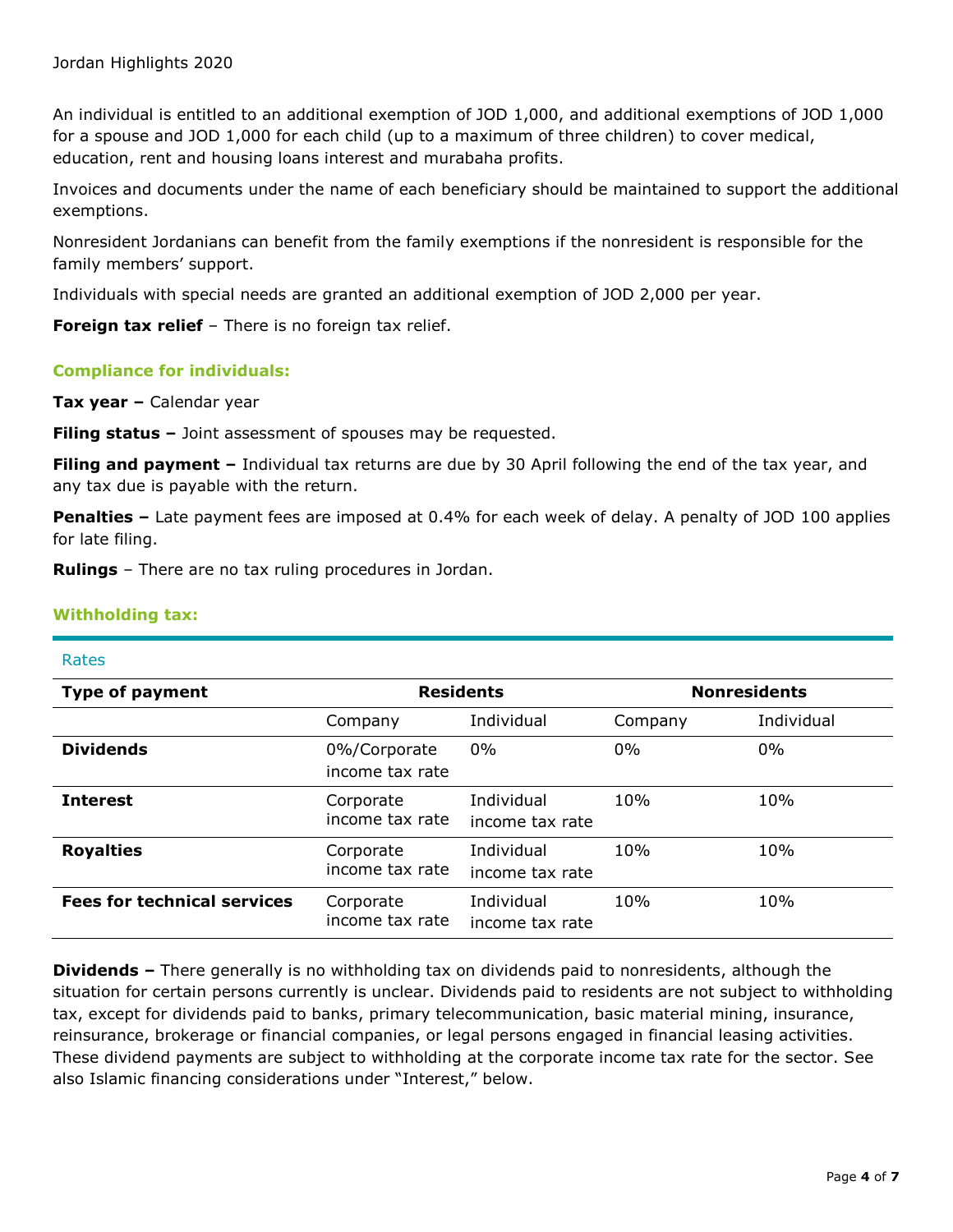**Interest –** The rate of withholding tax on interest paid to a nonresident company or individual is 10%. The rate may be reduced under a tax treaty. Tax is withheld from interest paid to a resident at the company's or individual's income tax rate.

Banks and financial institutions, licensed companies permitted to accept deposits and specialized lending institutions in Jordan are required to withhold 7% on interest from deposits, commissions, and profit participations of Islamic banks in the investment of such deposits (5% for payments to individuals). Such withholding is considered a final tax for individuals and a payment on account for legal persons.

**Royalties –** The rate of withholding tax on royalties paid to a nonresident company or individual is 10%. The rate may be reduced under a tax treaty. Tax is withheld from royalties paid to a resident at the company's or individual's income tax rate.

**Fees for technical services –** The rate of withholding tax on fees for technical services paid to a nonresident is 10%. The rate may be reduced under a tax treaty. Tax is withheld from technical services fees paid to a resident company or individual at the company's income tax rate for the sector or the individual's income tax rate, respectively.

**Branch remittance tax –** The income tax law that applies as from 1 January 2019 does not address whether branch remittances are taxable, and the government is expected to provide additional instructions on this matter.

**Other** – Management fees paid to a nonresident are subject to a 10% withholding tax, unless the rate is reduced under a tax treaty.

Fees paid to local providers of certain services are subject to a withholding tax of 5%. This tax is considered a payment on account for the service providers and may be offset against their annual income tax liability when filing their annual income tax returns for periods up to four years from the date of withholding.

# **Anti-avoidance rules:**

**Transfer pricing –** Jordan does not have a formal transfer pricing regime or documentation requirements. However, the tax law requires all transactions between related parties to be based on arm's length terms.

**Interest deduction limitations –** All interest and "murabaha" (a form of Islamic financing) profits paid or accrued to unrelated persons are fully tax deductible. Interest and murabaha profits paid or due to related persons (including capitalized interest) on debt exceeding a 3:1 debt-to-equity ratio (i.e., total debt to paid-up capital or the average equity interest, whichever is greater) cannot not be deducted or carried forward.

**Controlled foreign companies –** There are no controlled foreign company rules.

**Hybrids** – There are no anti-hybrid rules.

**Economic substance requirements** – There are no economic substance requirements.

**Disclosure requirements –** There are no disclosure requirements.

**Exit tax** – There is no exit tax.

**General anti-avoidance rule** – There is no general anti-avoidance rule.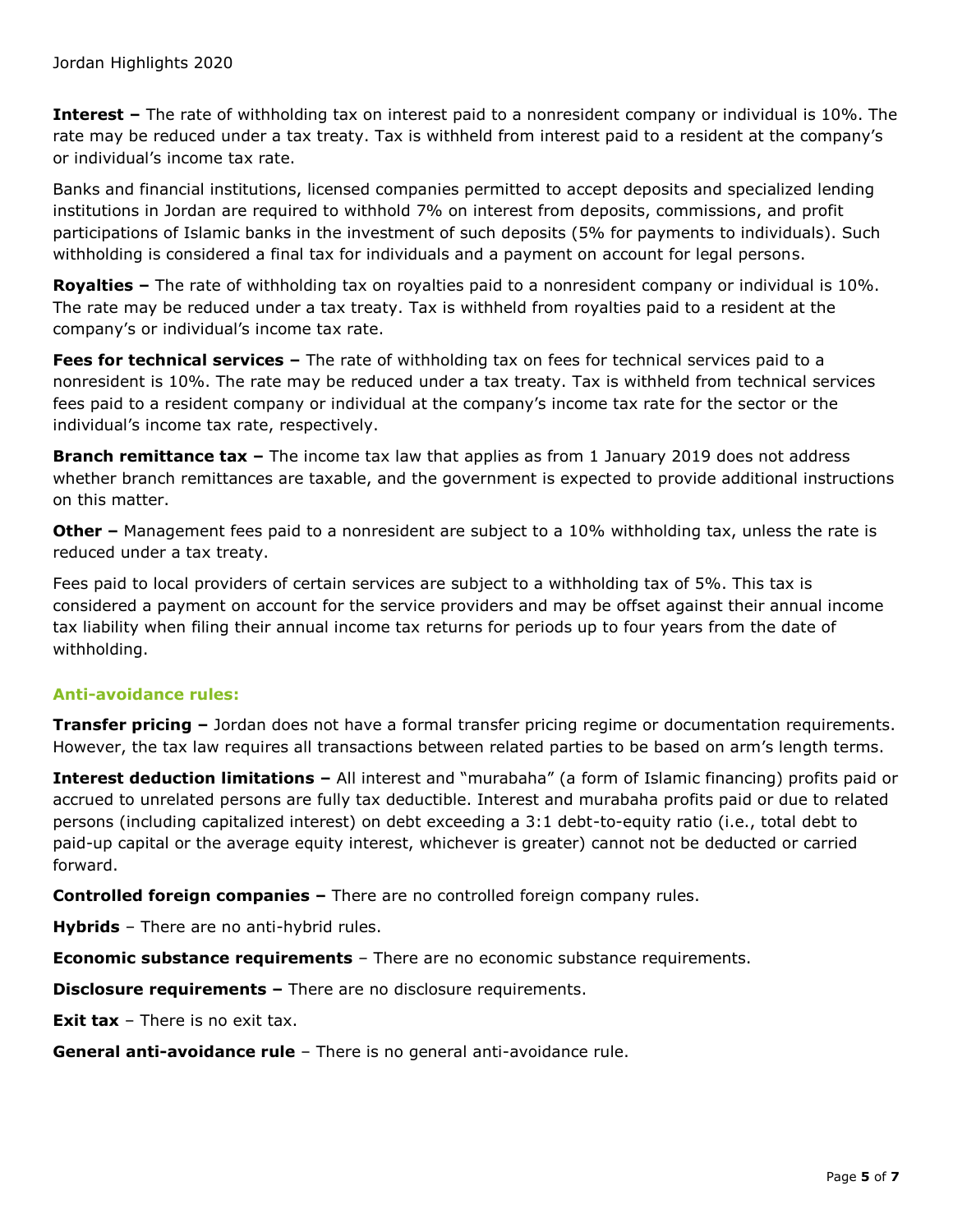#### **Sales tax:**

| Rates                |              |
|----------------------|--------------|
| <b>Standard rate</b> | 16%          |
| <b>Reduced rate</b>  | 0%/4%/5%/10% |

**Taxable transactions –** Jordan levies a sales tax on supplies of manufacturers, importers, and suppliers of services.

**Rates –** The standard sales tax rate is 16%, with reduced rates and exemptions granted on certain products and services, and a higher rate (depending on the item) applying to certain luxury items. Certain items are exempt.

**Registration –** Businesses with annual taxable turnover of more than JOD 30,000 must register for sales tax purposes.

**Filing and payment –** A sales tax return must be filed every two months, with the tax due paid at that time.

#### **Other taxes on corporations and individuals:**

Unless otherwise stated, the taxes in this section apply both to companies and individuals and are imposed at the federal level.

**Social security –** The employer contributes 14.25% of an employee's salary and the employee contributes 7.5%. The maximum monthly salary subject to social security contributions is JOD 3,186. The employer is required to withhold and report contributions on a monthly basis.

**Payroll tax –** Individual income tax is withheld by the employer from an employee's monthly compensation at progressive rates ranging from 5% to 30%.

**Capital duty –** There is no capital duty.

**Real property tax –** A property tax is levied at a rate of 15% of the estimated annual rental value.

**Transfer tax –** There is no transfer tax.

**Stamp duty –** Contracts signed in Jordan are subject to a stamp duty fee of 0.3% of the contract value. Contracts signed with a governmental body or with public shareholding companies are subject to a stamp duty fee of 0.6% of the contract value.

**Net wealth/worth tax** – There is no net wealth or net worth tax.

**Inheritance/estate tax** – There is no inheritance or estate tax.

**Tax treaties:** Jordan has signed approximately 32 tax treaties. Jordan has not signed the OECD multilateral instrument (MLI).

**Tax authorities:** Income Tax and Sales Tax Department